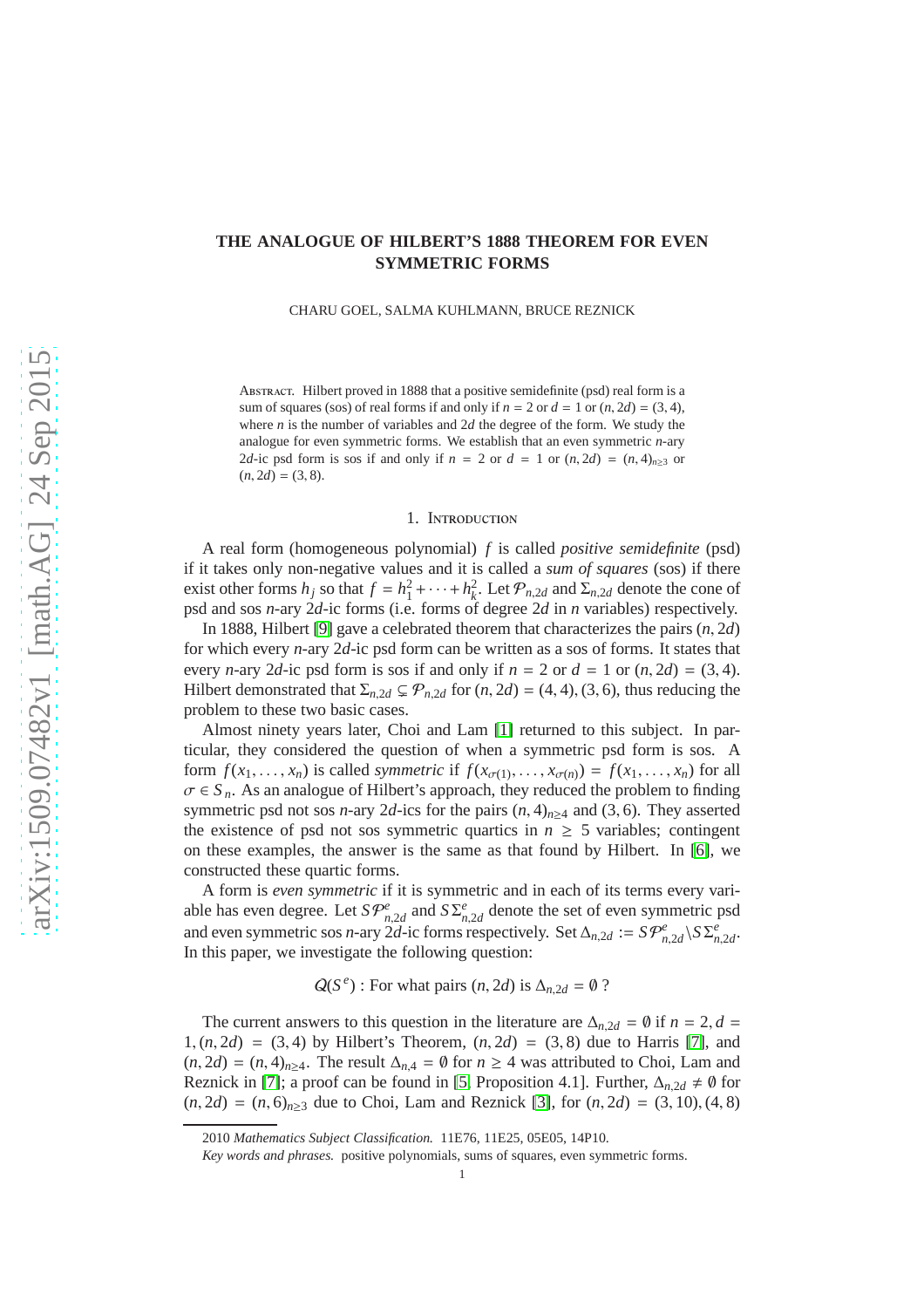due to Harris [\[8\]](#page-10-6) and for  $(n, 2d) = (3, 6)$  due to Robinson [\[10\]](#page-10-7). Robinson's even symmetric psd not sos ternary sextic is the form

 $R(x, y, z) := x^6 + y^6 + z^6 - (x^4y^2 + y^4z^2 + z^4x^2 + x^2y^4 + y^2z^4 + z^2x^4) + 3x^2y^2z^2$ .

Thus the answer to  $Q(S^e)$  in the literature can be summarized by the following chart:

| $\deg \setminus \text{var}$ 2 | 3        | 4              | 5              |                |
|-------------------------------|----------|----------------|----------------|----------------|
| $\overline{2}$                |          |                |                |                |
|                               |          |                |                |                |
| 6                             | $\times$ | $\times$       | $\times$       |                |
| 8                             |          | $\times$       | $\overline{O}$ | $\Omega$       |
| 10                            | $\times$ | $\overline{O}$ | O              | $\overline{O}$ |
| $\overline{12}$               | $\Omega$ | $\overline{O}$ | O              | $\overline{O}$ |
| 14                            | $\Omega$ | $\overline{O}$ | O              | $\overline{O}$ |
|                               | റ        | $\Omega$       | $\Omega$       | O              |

where, a tick  $(\checkmark)$  denotes a positive answer to  $Q(S^e)$ , a cross  $(\checkmark)$  denotes a negative answer to  $Q(S^e)$ , and a circle (o) denotes "undetermined". Indeed to get a complete answer to  $Q(S^e)$ , we need to investigate the question in these remaining cases, namely (*n*, 8) for *n* ≥ 5, (3, 2*d*) for *d* ≥ 6 and (*n*, 2*d*) for *n* ≥ 4, *d* ≥ 5.

**Main Theorem.** An even symmetric *n*-ary 2*d*-ic psd form is sos if and only if *n* = 2 or *d* = 1 or  $(n, 2d) = (n, 4)_{n \ge 3}$  or  $(n, 2d) = (3, 8)$ .

In other words, every "o" in the chart can be replaced by " $\times$ ".

The article is structured as follows. In Section [2,](#page-1-0) we develop the tools (Theorem [2.3](#page-2-0) and Theorem [2.4\)](#page-3-0) we need to prove our Main Theorem. These tools allow us to reduce to certain basic cases, in the same spirit as Hilbert and Choi-Lam. In Section [3](#page-4-0) and Section [4](#page-6-0) we resolve those basic cases by producing explicit examples for  $(n, 2d)$ ;  $n \geq 4$ ,  $d = 4, 5, 6$ . For ease of reference we summarize these examples in Section [5.](#page-8-0) Finally in Section [6,](#page-9-0) we interpret our Main Theorem in terms of preorderings.

### 2. Reduction to basic cases

<span id="page-1-0"></span>The following Lemma will be used in Theorem [2.3.](#page-2-0)

<span id="page-1-1"></span>**Lemma 2.1.** For  $n \geq 3$ , the even symmetric real forms

$$
p_n(x_1, \dots, x_n) = 4 \sum_{j=1}^n x_j^4 - 17 \sum_{1 \le i < j \le n} x_i^2 x_j^2;
$$
\n
$$
q_n(x_1, \dots, x_n) = \sum_{j=1}^n x_j^6 + 3 \sum_{1 \le i < j \le n} x_i^4 x_j^2 - 100 \sum_{1 \le i < j < k \le n} x_i^2 x_j^2 x_k^2
$$

are irreducible over R.

*Proof.* First observe that if a form *g* has a factorization

$$
g(x_1,...,x_n) = \prod_{r=1}^u f_r(x_1,...,x_n),
$$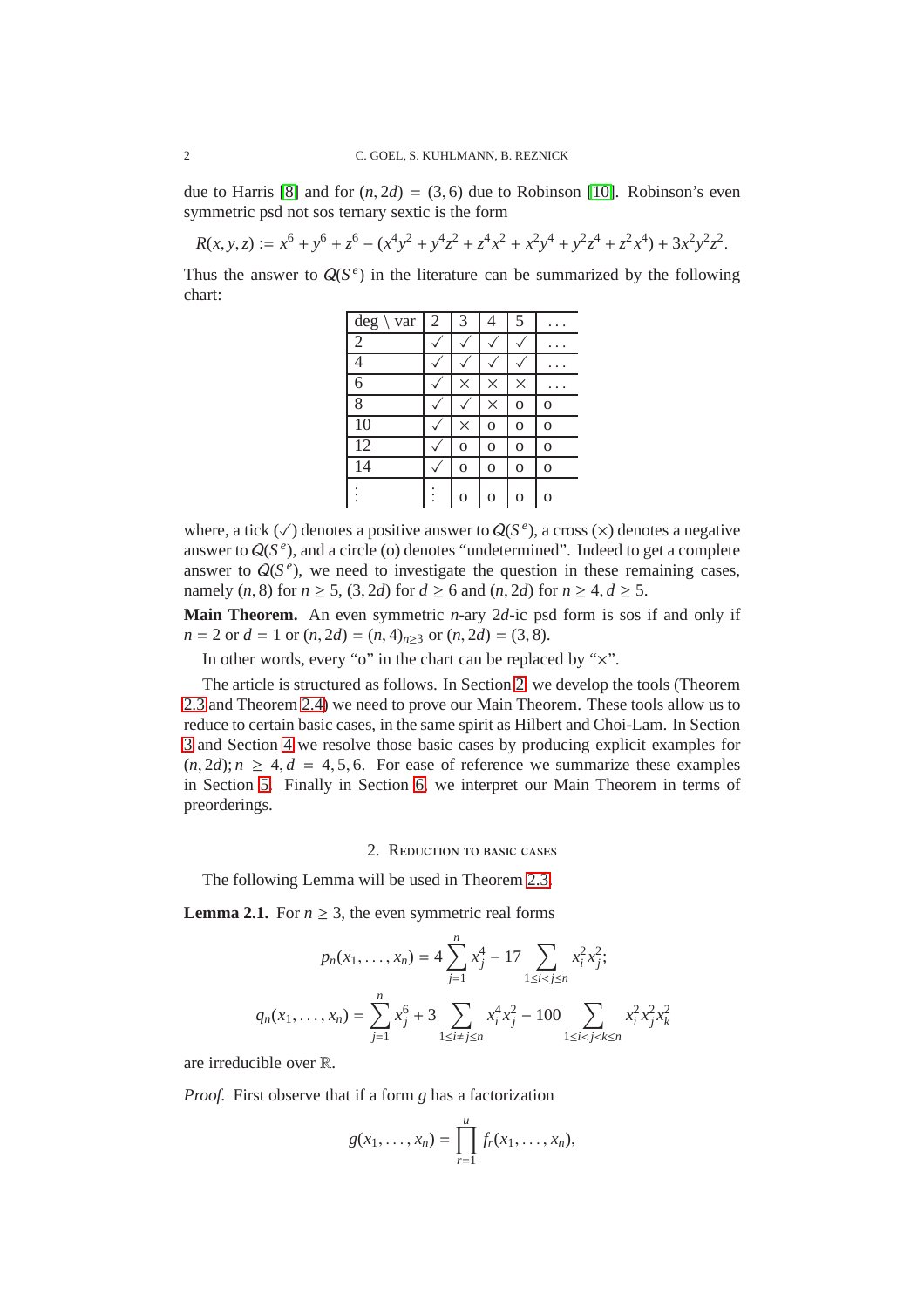then the same holds when  $x_{k+1} = \cdots = x_n = 0$ , hence it suffices to show that  $p_3$ and  $q_3$  are irreducible over R. Second, observe that if (in addition) *g* is even and symmetric, then for all  $\sigma \in S_n$  and choices of sign,  $f_r(\pm_1 x_{\sigma_1}, \dots, \pm_n x_{\sigma_n})$  is also a factor of *g*. We call distinct (non-proportional) forms of this kind *cousins* of *f<sup>r</sup>* . If (in addition)  $f_r$  is irreducible, deg  $f_r = d$  and deg  $g = n$ , then  $f_r$  can have at most *n*/*d* cousins.

If  $p_3$  is reducible, then it has a factor of degree  $\leq$  2. Suppose that  $p_3$  has a linear factor  $\alpha_1 x_1 + \alpha_2 x_2 + \alpha_3 x_3$ . Upon setting  $x_3 = 0$ , we see that

$$
\alpha_1 x_1 + \alpha_2 x_2 + 4x_1^4 - 17x_1^2 x_2^2 + 4x_2^4 = (x_1 + 2x_2)(x_1 - 2x_2)(2x_1 + x_2)(2x_1 - x_2),
$$

so  $\alpha_2/\alpha_1 \in \{\pm 1/2, \pm 2\}$ . Similarly,  $\alpha_3/\alpha_2 \in \{\pm 1/2, \pm 2\}$ , so  $\alpha_3/\alpha_1 \in \{\pm 1/4, \pm 1, \pm 4\}$ , which contradicts  $\alpha_3/\alpha_1 \in \{\pm 1/2, \pm 2\}$ . It follows that  $p_3$  has no linear factors.

Suppose  $p_3$  has a quadratic (irreducible) factor  $f = \alpha_1 x_1^2 + \alpha_2 x_2^2 + \alpha_3 x_3^2 + \dots$  If it is not true that  $\alpha_1 = \alpha_2 = \alpha_3$ , then by permuting variables, f has at least  $3 > 4/2$ cousins. Thus  $\alpha_1 = \alpha_2 = \alpha_3$ , and by scaling we may assume the common value is 2. The binary quartic  $4x_1^4 - 17x_1^2x_2^2 + 4x_2^4$  has six quadratic factors, found by taking pairs of linear factors as above. Of these, the ones in which  $\alpha_1 = \alpha_2$  are  $2x_1^2 \pm 5x_1x_2 + 2x_2^2$ . It follows that, more generally, the coefficient of  $x_ix_j$  is  $\pm 5$  and that

$$
f(x_1, x_2, x_3) = 2x_1^2 + 2x_2^2 + 2x_3^2 + \pm_{12}(5x_1x_2) + \pm_{13}(5x_1x_3) + \pm_{23}(5x_2x_3).
$$

Regardless of the initial choice of signs, making the single sign changes  $x_i \mapsto -x_i$ for  $i = 1, 2, 3$  shows that  $f$  has 4 cousins, which again is too many. Therefore, we may conclude that  $p_3$  is irreducible.

We turn to *q*<sup>3</sup> and first observe that

$$
q_3(x_1, x_2, x_3) = (x_1^2 + x_2^2 + x_3^2)^3 - 106x_1^2x_2^2x_3^2.
$$

Suppose now that  $q_3$  is reducible, so it has at least one factor of degree  $\leq 3$ , and let *f* be such a factor of  $q_3$ . Once again, we set  $x_3 = 0$  and observe that

$$
f(x_1, x_2, 0) | q_3(x_1, x_2, 0) = (x_1^2 + x_2^2)^3.
$$

Since  $x_1^2 + x_2^2$  is irreducible over R, we conclude that deg  $f = 2$  and  $f(x_1, x_2) =$  $\lambda(x_1^2 + x_2^2)$ . Writing

$$
f(x_1, x_2, x_3) = \alpha_1 x_1^2 + \alpha_2 x_2^2 + \alpha_3 x_3^2 + \sum_{1 \le i < j \le 3} \beta_{ij} x_i x_j,
$$

we see from the foregoing that  $\alpha_1 = \alpha_2$  and  $\beta_{12} = 0$ . By setting  $x_2 = 0$  and  $x_1 = 0$ in turn, we see that the  $\alpha_i$ 's are equal and  $\beta_{ij} = 0$ , so *f* is a multiple of  $x_1^2 + x_2^2 + x_3^2$ . But since  $x_1^2 x_2^2 x_3^2$  is not a multiple of  $x_1^2 + x_2^2 + x_3^2$ , *f* cannot divide *q*<sub>3</sub>, completing the proof.  $\Box$ 

<span id="page-2-1"></span>**Lemma 2.2.** Let *f* be a psd not sos *n*-ary 2*d*-ic form and *p* an irreducible indefinite form of degree *r* in  $\mathbb{R}[x_1, \ldots, x_n]$ . Then the *n*-ary  $(2d + 2r)$ -ic form  $p^2 f$  is also psd not sos.

*Proof.* See [\[6,](#page-10-2) Lemma 2.1]. □

## <span id="page-2-0"></span>**Theorem 2.3.** (Degree Jumping Principle) Suppose  $f \in \Delta_n$ , for  $n \geq 3$ , then

- 1. for any integer  $r \ge 2$ , the form  $fp_n^{2a}q_n^{2b} \in \Delta_{n,2d+4r}$ , where  $r = 2a + 3b$ ;  $a, b \in \mathbb{Z}_+$ , and  $p_n, q_n$  are as defined in Lemma [2.1;](#page-1-1)
- 2.  $(x_1 \ldots x_n)^2 f \in \Delta_{n, 2d+2n}$ .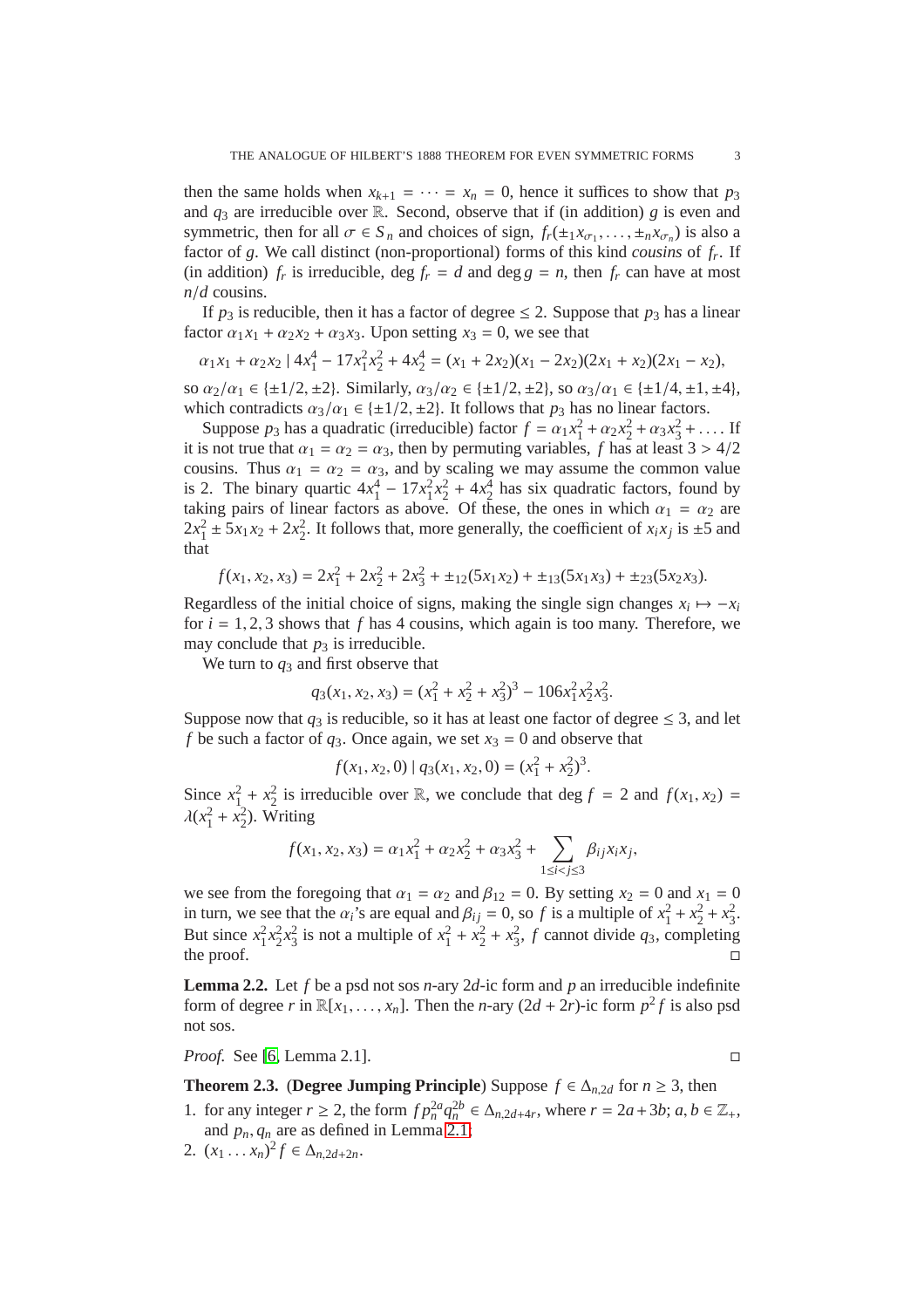- *Proof.* 1. For  $r \in \mathbb{Z}_+, r \geq 2$ , there exists non-negative  $a, b \in \mathbb{Z}$  such that  $r = 2a+3b$ . Since  $f p_n^2 q_n^{2b}$  is a product of even symmetric forms, it is even and symmetric; since it is a product of psd forms, it is psd. Thus we have  $fp_n^2 q_n^{2b} \in S \mathcal{P}_{n,2d+4r}^e$ . Since  $p_n$  and  $q_n$  are indefinite and irreducible forms by Lemma [2.1,](#page-1-1) we get  $f p_n^2 \in \Delta_{n,2d+8}$  and  $f q_n^2 \in \Delta_{n,2d+12}$  by Lemma [2.2.](#page-2-1) Finally, by repeating this argument we get  $fp_n^{2a}q_n^{2b} \in \Delta_{n,2d+4r}$ .
- 2. Taking  $p = x_i$  in turn for each  $1 \le i \le n$ , the assertion follows by Lemma [2.2.](#page-2-1)

 $\Box$ 

<span id="page-3-0"></span>**Theorem 2.4.** (Reduction to Basic Cases) If  $\Delta_{n,2d} \neq \emptyset$  for  $(n,8)_{n>4}$ ,  $(n,10)_{n>3}$  and  $(n, 12)_{n \geq 3}$ , then  $\Delta_{n,2d} \neq \emptyset$  for  $(n, 2d)_{n \geq 3, d \geq 7}$ .

*Proof.* For  $n = 3$ , the basic examples are  $R(x, y, z) \in \Delta_{3,6}$  (by Robinson [\[10\]](#page-10-7)), several examples in  $\Delta_{3,10}$  (by Harris [\[7\]](#page-10-3)) and  $q_3R(x, y, z) \in \Delta_{3,14}$  (by Theorem [2.3](#page-2-0) (1)). Every even integer  $\geq 12$  can be written as  $6 + 6k$ ,  $10 + 6k$  or  $14 + 6k$ ,  $k \geq 0$ , and so by Theorem [2.3](#page-2-0) (2),  $\Delta_{3,2d}$  is non-empty for  $2d \geq 6$ ,  $2d \neq 8$ .

For  $n \geq 4$ ,  $\Delta_{n,6}^e \neq \emptyset$  (by Choi, Lam, Reznick [\[3\]](#page-10-5)). We shall show in Sections [3](#page-4-0) and [4](#page-6-0) that  $\Delta_{n,8}^e$ ,  $\Delta_{n,10}^e$ ,  $\Delta_{n,12}^e$  are non-empty. Every even integer ≥ 14 can be written as 6+8*k*, 8+8*k*, 10+8*k* or 12+8*k* and so, given our claimed examples, by Theorem [2.3,](#page-2-0)  $\Delta_{n,2d}^e$  is non-empty for *n* ≥ 4, 2*d* ≥ 6. □

In order to find psd not sos even symmetric *n*-ary octics, psd not sos even symmetric *n*-ary decics and psd not sos even symmetric *n*-ary dodecics for  $n \geq 4$ , we first recall the following theorems which will be particularly useful in proving the main results of Sections [3](#page-4-0) and [4.](#page-6-0)

<span id="page-3-2"></span>**Theorem 2.5.** Suppose  $p = \sum_{i=1}^{r}$ *i*=1  $h_i^2$  is an even sos form. Then we may write  $p =$ 

 $\sum^s$ *j*=1  $q_j^2$ , where each form  $q_j^2$  is even. In particular,  $q_j(\underline{x}) = \sum c_j(\alpha) \underline{x}^\alpha$ , where the

sum is taken over  $\alpha$ 's in one congruence class mod 2 component-wise.

*Proof.* See [\[3,](#page-10-5) Theorem 4.1]. □

**Theorem 2.6.** A symmetric *n*-ary quartic *f* is psd if and only if  $f(x) \ge 0$  for every *x* ∈  $\mathbb{R}^n$  with at most two distinct coordinates (if *n* ≥ 4).

*Proof.* This was originally proved in [\[2\]](#page-10-8); see [\[5,](#page-10-4) Corollary 3.11], [\[7,](#page-10-3) Section 2].  $\square$ 

<span id="page-3-1"></span>**Theorem 2.7.** (i) For odd  $2m + 1 \ge 5$ , the symmetric  $2m + 1$ -ary quartic

$$
L_{2m+1}(\underline{x}) := m(m+1) \sum_{i < j} (x_i - x_j)^4 - \left(\sum_{i < j} (x_i - x_j)^2\right)^2
$$

is psd not sos.

(ii) For  $2m \geq 4$ , the symmetric  $2m$ -ary quartic

$$
C_{2m}(x_1,\ldots,x_{2m}):=L_{2m+1}(x_1,\ldots,x_{2m},0)
$$

is psd not sos.

*Proof.* See [\[6,](#page-10-2) Theorems 2.8, 2.9]. □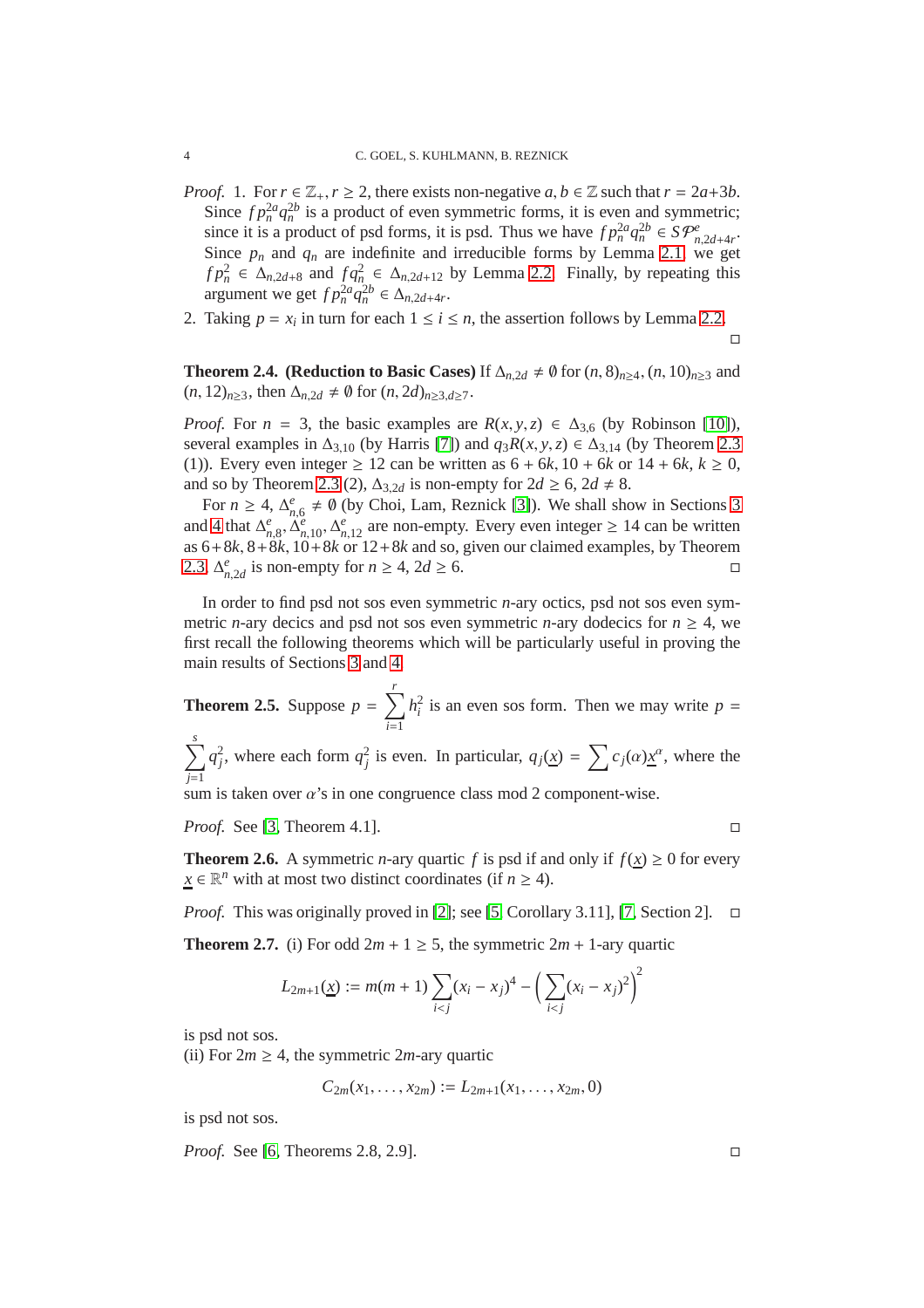<span id="page-4-2"></span>**Theorem 2.8.** For an integer  $r \ge 1$ , let  $M_r = M_r(x_1, ..., x_n) := x_1^r + ... + x_n^r$ . For reals *a*, *b*, *c*, the sextic  $p = aM_2^3 + bM_2M_4 + cM_6$  is psd if and only if  $at^2 + bt + c \ge 0$ for *t* ∈ {1, 2, . . . *n*} and sos if and only if  $at^2 + bt + c \ge 0$  for  $t \in \{1\} \cup [2, n]$ .

*Proof.* See [\[3,](#page-10-5) Theorems 3.7, 4.25]. □

**Observation 2.9.** Let  $v_t$  denote any *n*-tuple with *t* components equal to 1 and  $n - t$ components equal to zero. Then  $M_r(v_t) = t$ , so  $p(v_t) = t(at^2 + bt + c)$ . It will be helpful to let  $v_t(a_1, \ldots, a_t)$  denote the particular  $v_t$  with 1's in positions  $a_1, \ldots, a_t$ .

3. Psd not sos even symmetric *n*-ary octics for  $n \geq 4$ 

<span id="page-4-0"></span>It follows from Theorem [2.7](#page-3-1) that for  $m > 2$ ,

$$
G_{2m+1}(x_1,\ldots,x_{2m+1}) := L_{2m+1}(x_1^2,\ldots,x_{2m+1}^2) \in S\mathcal{P}_{2m+1,8}^e;
$$
  

$$
D_{2m}(x_1,\ldots,x_{2m}) := G_{2m+1}(x_1,\ldots,x_{2m},0) \in S\mathcal{P}_{2m,8}^e.
$$

We showed in [\[6\]](#page-10-2) that  $G_{2m+1}(\underline{x}) = 0$  precisely at those  $\underline{x} \in \mathbb{R}^{2m+1}$  which are a permutation of  $m + 1$  *r*'s and  $m$  *s*'s for any choice of reals *r*, *s*, so that  $D_{2m}(\chi) = 0$ , projectively, precisely at points of the shape  $v_m$  or  $v_{m+1}$ .

<span id="page-4-1"></span>**Theorem 3.1.** For *m* ≥ 2,  $D_{2m} \in \Delta_{2m,8}$  and  $G_{2m+1} \in \Delta_{2m+1,8}$ .

*Proof.* We observe that  $D_{2m}(v_1) > 0$ ; in fact, it is equal to  $m(m + 1)(2m) - (2m)^2 =$  $2m^2(m-1)$ . Thus, the coefficient of  $x_i^8$  in  $D_{2m}$  is positive. Suppose  $D_{2m} = \sum h_i^2$ . Then  $x_i^4$  must appear with non-zero coefficient in at least one  $h_t$ . Since we may assume that  $h_t^2$  is even (using Theorem [2.5\)](#page-3-2), we must have

$$
h_{t} = \sum_{i=1}^{n} a_{i} x_{i}^{4} + \sum_{1 \leq i < j \leq n} b_{i,j} x_{i}^{2} x_{j}^{2}.
$$

Since  $D_{2m}(v_m) = D_{2m}(v_{m+1}) = 0$ , it follows that  $h_t(v_m) = h_t(v_{m+1}) = 0$ , and this holds for all permutations of  $v_m$  and  $v_{m+1}$ . Our goal is to show that these equations imply that  $h_t = 0$ , which will contradict the assumption that  $D_{2m}$  is sos. By symmetry, it suffices to prove that  $a_i = 0$  for one choice of *i*.

To this end, let  $y^{(1)} = v_m(1, ..., m - 1, 2m - 1), y^{(2)} = v_m(1, ..., m - 1, 2m)$  and  $y^{(3)} = v_{m+1}(1, \ldots, m-1, 2m-1, 2m)$ . Then

$$
0 = h_t(y^{(1)}) = \sum_{i=1}^{m-1} a_i + a_{2m-1} + \sum_{1 \le i < j \le m-1} b_{i,j} + \sum_{i=1}^{m-1} b_{i,2m-1};
$$
\n
$$
0 = h_t(y^{(2)}) = \sum_{i=1}^{m-1} a_i + a_{2m} + \sum_{1 \le i < j \le m-1} b_{i,j} + \sum_{i=1}^{m-1} b_{i,2m};
$$
\n
$$
0 = h_t(y^{(3)}) = \sum_{i=1}^{m-1} a_i + a_{2m-1} + a_{2m} + \sum_{1 \le i < j \le m-1} b_{i,j} + \sum_{i=1}^{m-1} b_{i,2m-1} + \sum_{i=1}^{m-1} b_{i,2m} + b_{2m-1,2m}.
$$

Taking the first equation plus the second minus the third yields

$$
\sum_{i=1}^{m-1} a_i + \sum_{1 \le i < j \le m-1} b_{i,j} = b_{2m-1,2m}.
$$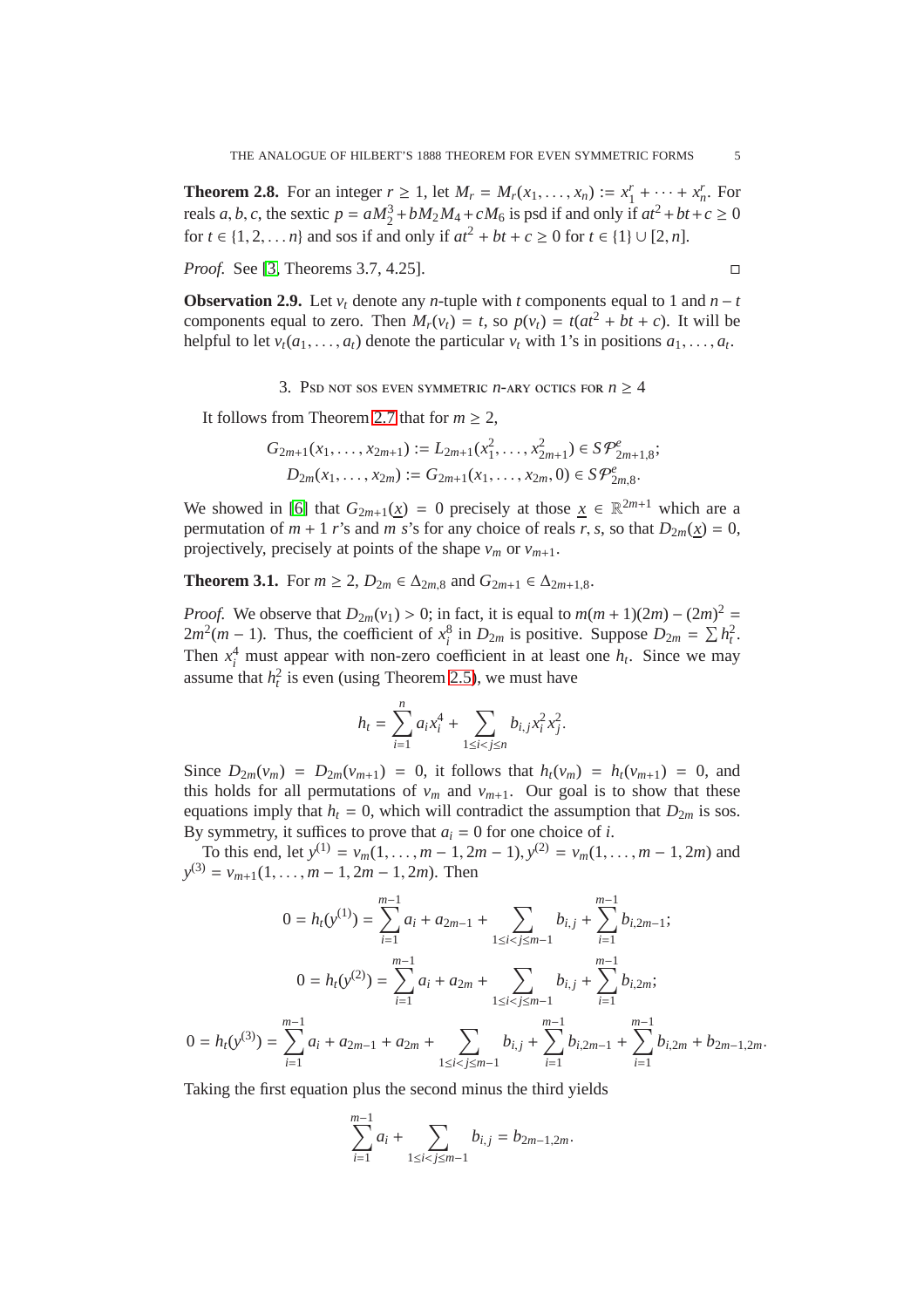Since  $m \ge 2$ ,  $m - 1 < 2m - 2$ ; thus, the same argument implies that

$$
\sum_{i=1}^{m-1} a_i + \sum_{1 \le i < j \le m-1} b_{i,j} = b_{2m-2,2m}.
$$

That is, the coefficient of  $x_{2m-1}^2 x_{2m}^2$  in  $h_t$  equals the coefficient of  $x_{2m-2}^2 x_{2m}^2$ , and so by symmetry, for all distinct *i*, *j*, *k*, *ℓ*, the coefficient of  $x_i^2 x_j^2$  equals the coefficient of  $x_i^2 x_k^2$ , which equals the coefficient of  $x_k^2 x_\ell^2$  $\frac{2}{\ell}$ . Thus, for all  $i \neq j$ ,  $b_{i,j} = u$  for some *u*.

Subtracting the first from the second equation gives now  $a_{2m-1} = a_{2m}$ , and so for all  $i$ ,  $a_i = v$  for some  $v$ . Finally, our previous equations imply that

$$
0 = mv + {m \choose 2}u = (m+1)v + {m+1 \choose 2}u = 0
$$
  
\n
$$
\implies -v = \frac{m-1}{2} \cdot u = \frac{m}{2} \cdot u \implies u = 0 \implies v = 0.
$$

In other words,  $h_t = 0$ , establishing the contradiction.

Suppose now that  $G_{2m+1}$  were sos. Then

$$
G_{2m+1} = \sum_{t=1}^r h_t^2 \implies D_{2m} = \sum_{t=1}^r h_t^2(x_1, \dots, x_{2m}, 0),
$$

a contradiction. Thus  $G_{2m+1}$  is not sos.

**Remark 3.2.** It was asserted in [\[3\]](#page-10-5) that the psd even symmetric *n*-ary octic

$$
M_2\big(M_2^3 - (2k+1)M_2M_4 + k(k+1)M_6\big)
$$

is not sos, provided  $2 \le k \le n - 2$ . We prove this below for  $k = 2$  and  $n \ge 4$ .

<span id="page-5-0"></span>**Theorem 3.3.** For  $n \geq 4$ ,

$$
T_n(x_1,\ldots,x_n)=M_2\big(M_2^3-5M_2M_4+6M_6\big)\in\Delta_{n,8}.
$$

*Proof.* Suppose

$$
T_n(x_1,\ldots,x_n) = \sum_{r=1}^m h_r^2(x_1,\ldots,x_n).
$$

Then,  $T_n(v_2) = T_n(v_3) = 0$  but  $T_n(v_1) > 0$ . In particular, the terms  $x_j^4$  must appear on the right hand side. As in the proof of Theorem [3.1,](#page-4-1) these terms must appear in

$$
\sum_{k=1}^{n} a_k x_k^4 + \sum_{1 \le j < k \le n} b_{jk} x_j^2 x_k^2,
$$

which must vanish at every  $v_2$  and every  $v_3$ . In particular, for  $i < j < k$ , we have

$$
a_i + a_j + b_{ij} = 0,
$$
  
\n
$$
a_i + a_k + b_{ik} = 0,
$$
  
\n
$$
a_j + a_k + b_{jk} = 0,
$$
  
\n
$$
a_i + a_j + a_k + b_{ij} + b_{ik} + b_{jk} = 0.
$$

It easily follows that  $a_i + a_j + a_k = 0$ . Now assume *i*, *j*, *k* are distinct, but not necessarily increasing. Since  $n \geq 4$ , there is an unused index  $\ell$  and we may conclude that  $a_i + a_j + a_\ell = 0$ . Hence  $a_k = a_\ell$ . Since these are arbitrary, we conclude that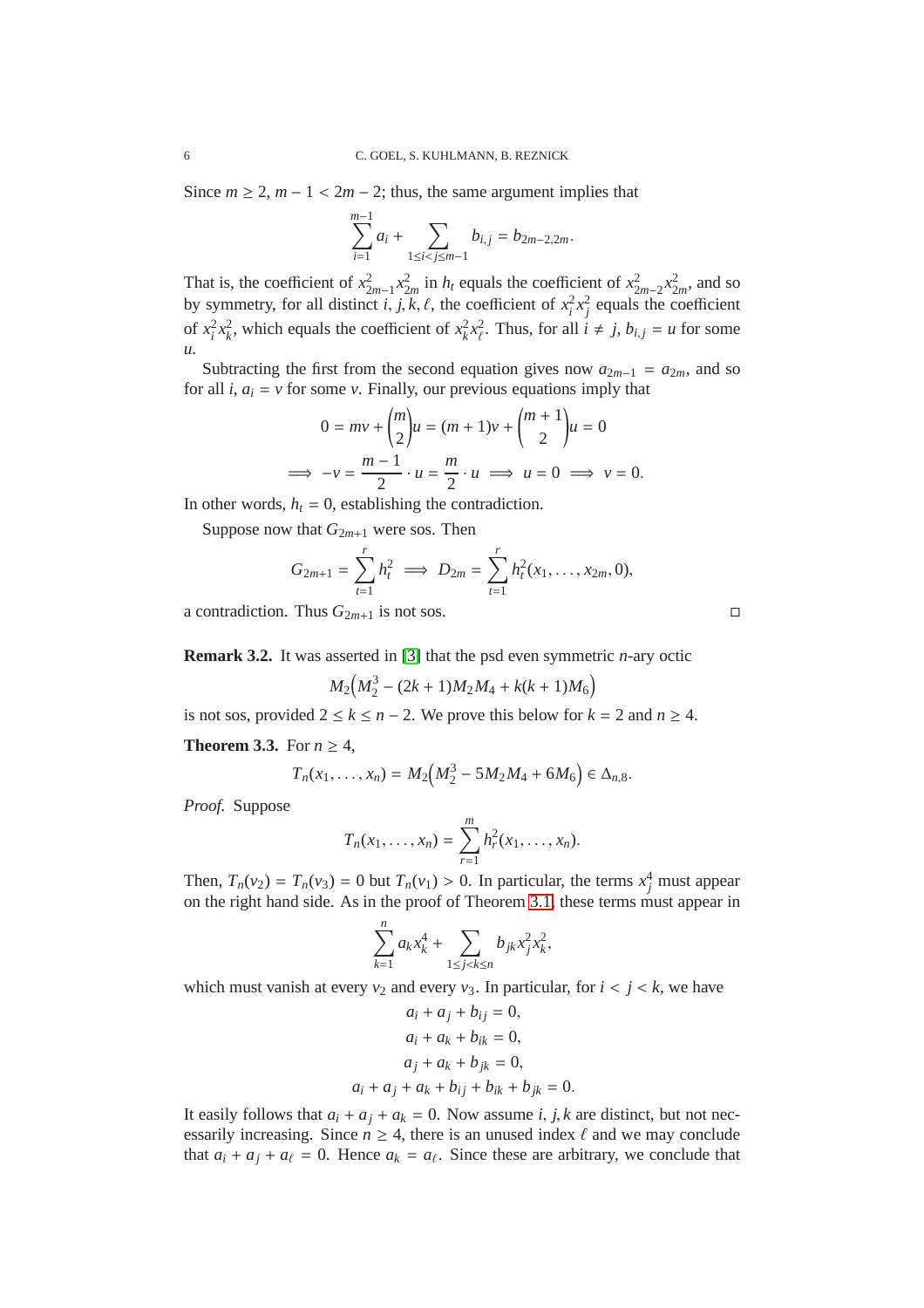*a<sub>m</sub>* is independent of *m*, and since  $a_i + a_j + a_k = 0$ , it follows that each  $a_m = 0$ , a contradiction.

<span id="page-6-0"></span>**Remark 3.4.** For  $n = 3$ ,  $M_2(M_2^3 - 5M_2M_4 + 6M_6) = 2M_2R$  is sos, see [\[10\]](#page-10-7), or equation (7.4) in [\[3\]](#page-10-5).

4. Psd not sos even symmetric  $n$ -ary decics and dodecis for  $n \geq 4$ 

<span id="page-6-1"></span>**Theorem 4.1.** For  $n \geq 4$ ,

$$
P_n(x_1,\ldots,x_n)=(nM_4-M_2^2)(M_2^3-5M_2M_4+6M_6)\in\Delta_{n,10}.
$$

*Proof.* First recall that

$$
nM_4 - M_2^2 = n \sum_{k=1}^n x_k^4 - \left(\sum_{k=1}^n x_k^2\right)^2 = \sum_{i < j} (x_i^2 - x_j^2)^2
$$

is psd by Cauchy-Schwarz. The zero set is  $(\pm 1, \ldots, \pm 1)$ .

Second, recall from Theorem [2.8](#page-4-2) that the quadratic  $t(at^2 + bt + c)$  gives the value of the sextic  $aM_2^3 + bM_2M_4 + cM_6$  at an *n*-tuple  $v_t$  with *t* 1's and  $n - t$  0's. Since  $t(t-2)(t-3) \ge 0$ , this criterion is satisfied, and the second factor is also psd with zeros at  $v_2$  and  $v_3$ .

It follows that  $P_n$  is psd and its coefficient of  $x_1^{10}$  is  $(n-1)(1-5+6) > 0$ . We show that  $P_n$  is not sos by showing that in any sos expression,  $x_1^{10}$  cannot occur.

Using Theorem [2.5,](#page-3-2) we see that if  $P_n = \sum h_r^2$  and  $x_1^5$  occurs in  $h_r$ , then

$$
h_r = ax_1^5 + x_1^3 \left( \sum_{k=2}^n b_k x_k^2 \right) + x_1 \left( \sum_{k=2}^n c_k x_k^4 \right) + x_1 \left( \sum_{2 \le j < k < n} d_{jk} x_j^2 x_k^2 \right).
$$

Since  $P_n(v_2(1, j)) = P_n(v_3(1, j, k)) = 0$  for all  $j, k, 2 \le j < k \le n$ , it follows that  $0 = h_r(v_2(1, j)) = h_r(v_3(1, j, k)) = 0$ , and we have the equations

$$
0 = a + b_j + c_j,
$$
  

$$
0 = a + b_j + b_k + c_j + c_k + d_{jk} = (a + b_j + c_j) + (a + b_k + c_k) + d_{jk} - a.
$$

From these equations, we may conclude that for all  $2 \leq j \leq k \leq n$ ,

$$
b_k + c_k = -a, \qquad d_{jk} = a.
$$

Finally,  $P_n(v_n) = 0$ , so  $h_r(v_n) = 0$ ; that is,

$$
0 = a + \sum_{k=2}^{n} (b_k + c_k) + \sum_{2 \le j < k < n} d_{jk} = a \left( 1 - (n-1) + \binom{n-1}{2} \right) = a \cdot \frac{(n-2)(n-3)}{2}.
$$

Thus,  $a = 0$  and  $x_1^5$  occurs in no  $h_r$ . This gives the contradiction.

**Remark 4.2.** When 
$$
n = 3
$$
,  $P_n$  is sos:  
\n
$$
P_3 = (3M_4 - M_2^2)(M_2^3 - 5M_2M_4 + 6M_6)
$$
\n
$$
= 4(x^4 + y^4 + z^4 - x^2y^2 - x^2z^2 - y^2z^2)R(x, y, z)
$$
\n
$$
= 4(x^2(x^2 - y^2)^2(x^2 - z^2)^2 + y^2(y^2 - x^2)^2(y^2 - z^2)^2 + z^2(z^2 - x^2)^2(z^2 - y^2)^2).
$$

**Remark 4.3.** We have also shown that for  $m \geq 2$ ,  $M_2G_{2m+1} \in \Delta_{2m+1,10}$ . We shall discuss  $M_2G_{2m+1}$  and  $M_2D_{2m}$  in a future publication.

# <span id="page-6-2"></span>**Theorem 4.4.** For  $n \geq 5$ ,

$$
Q_n(x_1,\ldots,x_n)=(M_2^3-5M_2M_4+6M_6)(M_2^3-7M_2M_4+12M_6)\in\Delta_{n,12}.
$$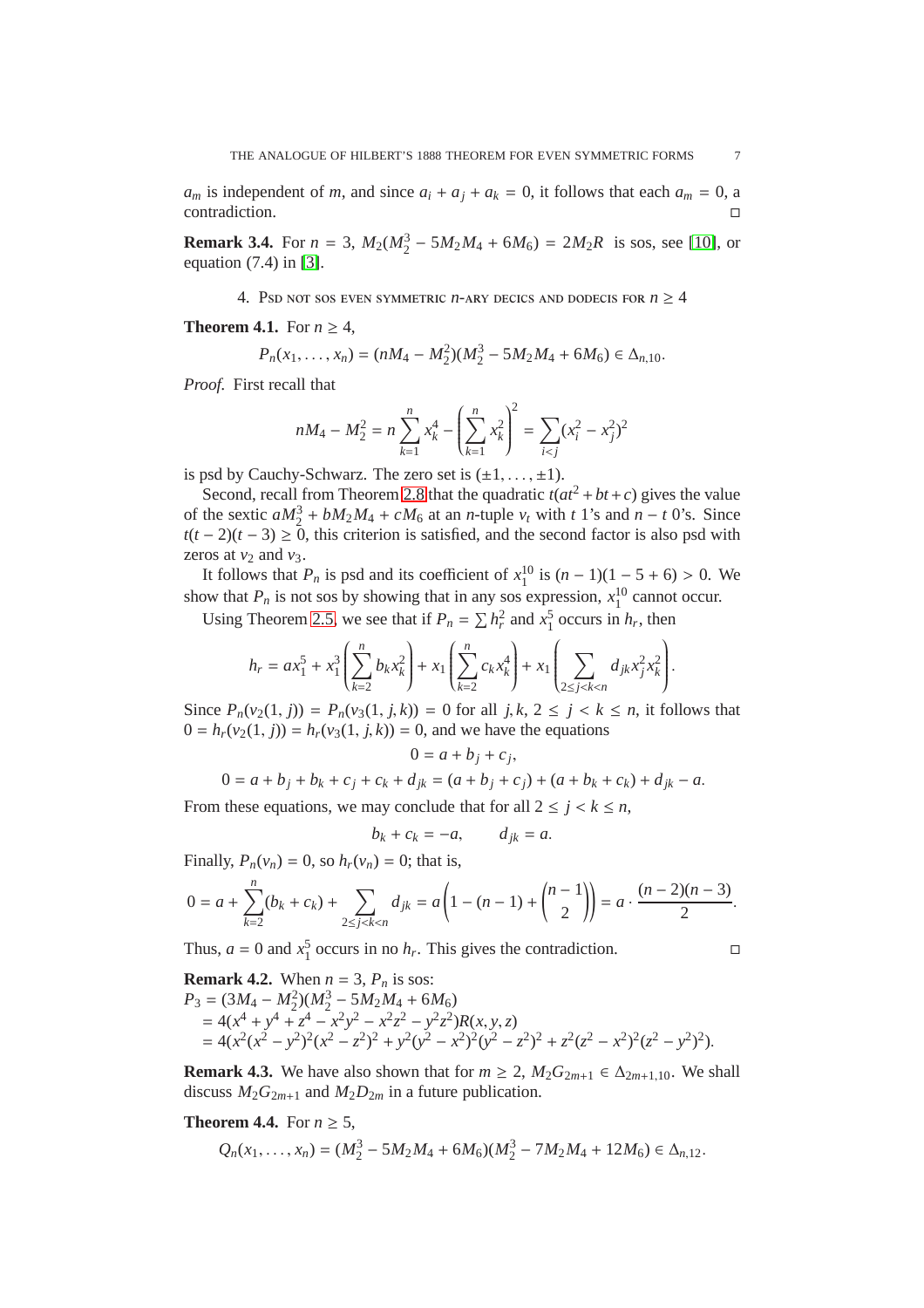*Proof.* Since  $(t - 2)(t - 3) \ge 0$  and  $(t - 3)(t - 4) \ge 0$ , both factors in  $Q_n$  are psd by Theorem [2.8.](#page-4-2) The first has zeros at every  $v_2$  and  $v_3$  and the second has zeros at every  $v_3$  and  $v_4$ . But note that neither has a zero at  $v_1$ . In fact, the coefficient of  $x_1^6$ in  $Q_n$  is  $(1 – 5 + 6)(1 – 7 + 12) > 0$ ,

Suppose  $Q_n$  is sos and  $Q_n = \sum f_k^2$ . As before, assume the  $f_k^2$ 's are even (using Theorem [2.5\)](#page-3-2). Then  $f_k(v_t) = 0$  for every  $v_t$  with  $t = 2, 3, 4$ . Since  $Q_n(v_1) > 0$ , there must be an  $f_k$  containing  $x_i^6$ , which will be itself even. To this end, suppose

$$
f_k=\sum_{i=1}^n\alpha_ix_i^6+\sum_{1\leq i\neq j\leq n}\beta_{ij}x_i^4x_j^2+\sum_{1\leq i
$$

For  $i < j$ , let  $\mu_{ij} = \beta_{ji} + \beta_{ji}$ . By evaluating at  $v_2(i, j)$ , we see that

$$
0 = \alpha_i + \alpha_j + \beta_{ij} + \beta_{ji} = \alpha_i + \alpha_j + \mu_{ij} \implies \mu_{ij} = -\alpha_i - \alpha_j.
$$

By evaluating at  $v_3(i, j, k)$ , we have

$$
0 = \alpha_i + \alpha_j + \alpha_k + \mu_{ij} + \mu_{ik} + \mu_{jk} + \gamma_{ijk} =
$$

$$
(\alpha_i + \alpha_j + \alpha_k) - 2(\alpha_i + \alpha_j + \alpha_k) + \gamma_{ijk} \implies \gamma_{ijk} = (\alpha_i + \alpha_j + \alpha_k).
$$

Finally, by evaluating at  $v_4(i, j, k, \ell)$ , we have

$$
0 = \alpha_i + \alpha_j + \alpha_k + \alpha_{\ell} + \mu_{ij} + \mu_{ik} + \mu_{jk} + \mu_{i\ell} + \mu_{j\ell} + \mu_{k\ell} + \gamma_{ijk} + \gamma_{ij\ell} + \gamma_{ik\ell} + \gamma_{jk\ell}
$$
  
= 
$$
(\alpha_i + \alpha_j + \alpha_k + \alpha_{\ell})(1 - 3 + 3) \implies \alpha_i + \alpha_j + \alpha_k + \alpha_{\ell} = 0.
$$

In other words, the sum of any four distinct  $\alpha_r$ 's is 0. Since  $n \geq 5$ , there exists  $m \in$  $\{1, \ldots, n\}$  different from *i*, *j*, *k*,  $\ell$  and we have  $\alpha_i + \alpha_j + \alpha_k + \alpha_m = 0$ . Thus  $\alpha_\ell = \alpha_m$ , and since the choice of  $\ell$  and *m* was arbitrary, we conclude that  $\alpha_1 = \cdots = \alpha_n = \alpha$ , so that  $4\alpha = 0$  and thus the coefficient of  $x_i^6$  in  $f_k$  must be zero, a contradiction.  $\Box$ 

**Remark 4.5.** We have been unable to determine whether *Q*<sup>3</sup> and *Q*<sup>4</sup> are sos.

<span id="page-7-2"></span>**Theorem 4.6.** For  $n \geq 3$ ,

$$
R_n(x_1, \ldots, x_n) = \frac{1}{12} \cdot (M_2^3 - 3M_2M_4 + 2M_6)(M_2^3 - 5M_2M_4 + 6M_6)
$$
  
= 
$$
\left( \sum_{1 \le i < j < k \le n} x_i^2 x_j^2 x_k^2 \right) \left( \sum_{i=1}^n x_i^6 - \sum_{1 \le i \ne j \le n} x_i^4 x_j^2 + 3 \sum_{1 \le i < j < k \le n} x_i^2 x_j^2 x_k^2 \right) \in \Delta_{n, 12}.
$$

*Proof.* Since  $(t-1)(t-2) \ge 0$  and  $(t-2)(t-3) \ge 0$ , both factors in  $R_n$  are psd by Theorem [2.8.](#page-4-2) Moreover, the first factor implies that

<span id="page-7-0"></span>(4.1) 
$$
R_n(t, u, 0, \dots, 0) = 0
$$

for all real *t*, *u*, and at all *n*-tuples which are permutations of  $(t, u, 0, \ldots, 0)$ . We also have, for all *t*,

<span id="page-7-1"></span>
$$
(4.2) R_n(t, 1, 1, 0, \ldots, 0) = t^2 \cdot \frac{1}{2} \cdot ((2+t^2)^3 - 5(2+t^2)(2+t^4) + 6(2+t^6)) = t^4(t^2 - 1)^2;
$$

this also holds by symmetry at any permutation of  $n - 30$ 's, two 1's and one *t*.

We first remark that if  $n = 3$ ,  $R_n(x, y, z) = x^2 y^2 z^2 R(x, y, z)$ ; since *R* is not sos, the same holds for *R* multiplied by a product of squared linear factors. For  $n \geq 4$ , more work is necessary.

Suppose  $R_n = \sum_r h_r^2$ , so that deg  $h_r = 6$ . Suppose as usual that each  $h_r^2$  is even (using Theorem [2.5\)](#page-3-2). It follows from equation [\(4.1\)](#page-7-0) that for any such *h<sup>r</sup>* ,  $h_r(t, u, 0, \ldots, 0) = 0$ , for all  $(t, u)$ . If, say, the terms in  $h_r$  involving only  $x_1^{6-k} x_2^k$ are  $\sum_{k=0}^{6} a_k x_1^{6-k} x_2^k$ , then  $\sum a_k t^{6-k} u^k = 0$  for all *t*, *u*, which implies that  $a_k = 0$ .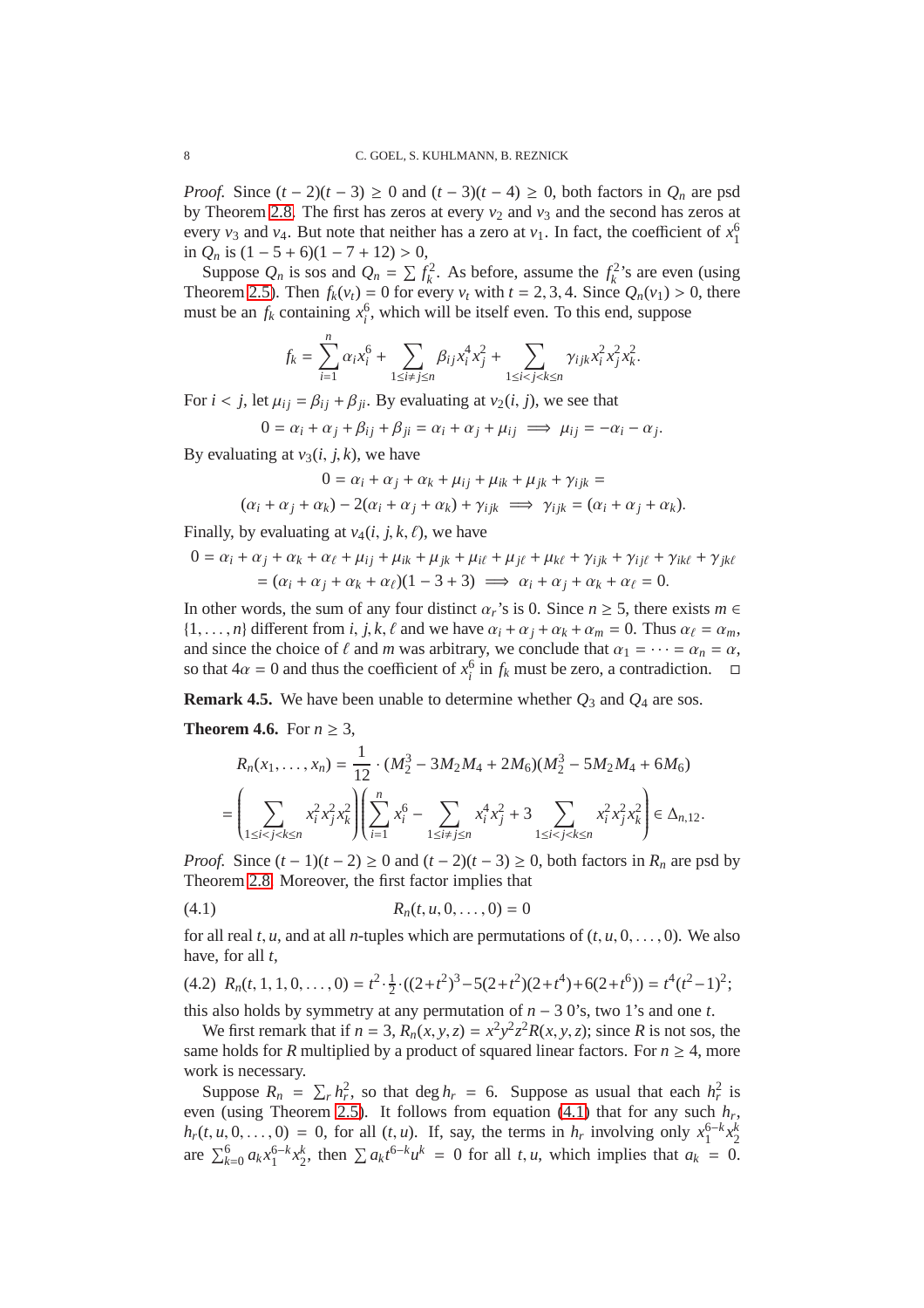Proceeding similarly for all pairs of variables, we see that no monomial involving one or two variables can appear in any *h<sup>r</sup>* .

For equation [\(4.2\)](#page-7-1), let  $\phi_r(t) = h_r(t, 1, 1, 0, \dots, 0)$ . We have

$$
\sum_{r=1}^{w} \phi_r(t)^2 = t^4 (t^2 - 1)^2.
$$

Evaluation at *t* = 0, 1, -1 shows that  $\phi_r(t) = t(t^2 - 1)\psi_r(t)$ , so that

<span id="page-8-1"></span>
$$
\sum_{r=1}^w \psi_r(t)^2 = t^2,
$$

which in turn implies that  $\psi_r(t) = \lambda_r t$  for some real  $\lambda_r$ . To recapitulate, we have

(4.3)  $h_r(t, 1, 1, 0, \ldots, 0) = \lambda_r t^2 (t^2 - 1),$ 

and similar equations hold for all permutations of the variables.

Since  $x_1^2 x_2^2 x_3^8$  appears in  $r_n$  with coefficient 1, it also appears in  $\sum h_r^2$  with coefficient 1. Since no monomial occurs in any  $h_r$  with only two variables, it follows that  $x_1 x_2 x_3^4$  must appear in at least one  $h_r$ , and since  $h_r^2$  is even, all terms in  $h_r$ must be  $x_1 x_2$  times an even quartic monomial. Further, we already know that  $x_1^5x_2, x_1^3x_2^3, x_1x_2^5$  do not occur. Thus

$$
h_r(x_1,\ldots,x_n)=x_1x_2\left(\sum_{j=3}^n(a_jx_1^2x_j^2+b_jx_2^2x_j^2+c_jx_j^4)+\sum_{3\leq j
$$

Thus,

$$
h_r(t, 1, 1, 0, \dots, 0) = t(a_3t^2 + b_3 + c_3),
$$
  

$$
h_r(1, t, 1, 0, \dots, 0) = t(a_3 + b_3t^2 + c_3).
$$

In view of equation [\(4.3\)](#page-8-1), both of these cubics must be identically zero, hence  $a_3 = b_3 + c_3 = b_3 = a_3 + c_3 = 0$ , and so, in particular,  $c_3 = 0$ . This means that  $x_1 x_2 x_3^4$  does *not* appear in any *h<sub>r</sub>*, establishing the contradiction.

### **Proof of the Main Theorem.**

<span id="page-8-0"></span>Combine Theorems [2.4,](#page-3-0) [3.1,](#page-4-1) [4.1](#page-6-1) and [4.6.](#page-7-2)

5. A glossary of forms

For easy reference, we list the examples discussed in this paper.

$$
L_{2m+1}(x_1, ..., x_{2m+1}) := m(m+1) \sum_{i < j} (x_i - x_j)^4 - \left(\sum_{i < j} (x_i - x_j)^2\right)^2, \quad \text{(Theorem 2.7)};
$$
\n
$$
C_{2m}(x_1, ..., x_{2m}) = L_{2m+1}(x_1, ..., x_{2m}, 0), \quad \text{(Theorem 2.7)};
$$
\n
$$
M_r(x_1, ..., x_n) = x_1^r + \dots + x_n^r, \quad \text{(Theorem 2.8)};
$$
\n
$$
G_{2m+1}(x_1, ..., x_{2m+1}) = L_{2m+1}(x_1^2, ..., x_{2m+1}^2), \quad \text{(Section 3)};
$$
\n
$$
D_{2m}(x_1, ..., x_{2m}) = G_{2m+1}(x_1, ..., x_{2m}, 0), \quad \text{(Section 3)};
$$
\n
$$
T_n(x_1, ..., x_n) = M_2\left(M_2^3 - 5M_2M_4 + 6M_6\right), \quad \text{(Theorem 3.3)};
$$
\n
$$
P_n(x_1, ..., x_n) = (nM_4 - M_2^2)(M_2^3 - 5M_2M_4 + 6M_6), \quad \text{(Theorem 4.1)};
$$
\n
$$
Q_n(x_1, ..., x_n) = (M_2^3 - 5M_2M_4 + 6M_6)(M_2^3 - 7M_2M_4 + 12M_6), \quad \text{(Theorem 4.4)};
$$
\n
$$
R_n(x_1, ..., x_n) = \frac{1}{12} \cdot (M_2^3 - 3M_2M_4 + 2M_6)(M_2^3 - 5M_2M_4 + 6M_6), \quad \text{(Theorem 4.6)}.
$$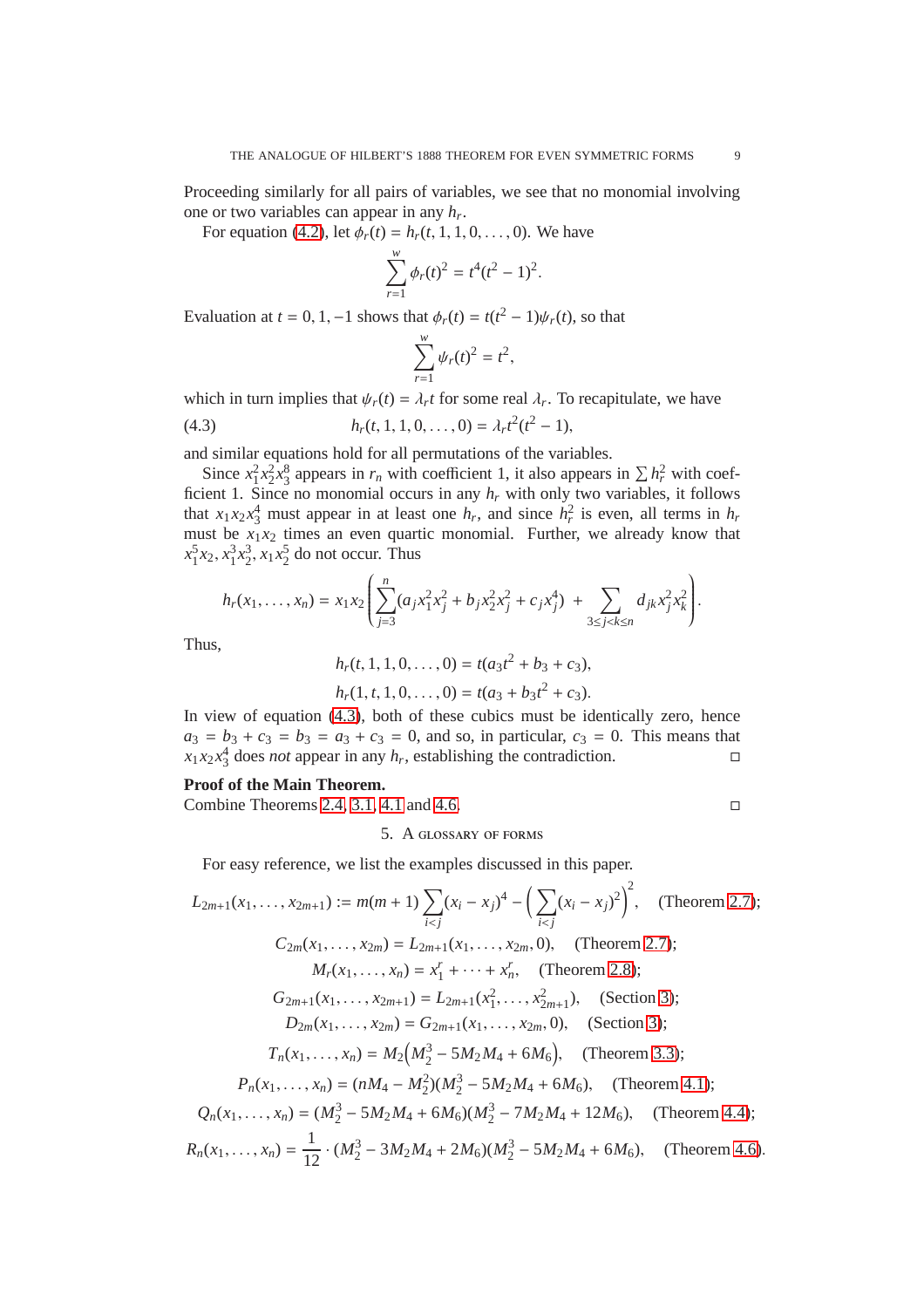<span id="page-9-0"></span>Let 
$$
S = \{g_1, \ldots, g_s\} \subseteq \mathbb{R}[\underline{x}],
$$
  
\n
$$
T_S := \begin{cases} \sum_{e_1, \ldots, e_s \in \{0, 1\}} \sigma_{\underline{e}} g_1^{e_1} \ldots g_s^{e_s} \mid \sigma_{\underline{e}} \in \Sigma \mathbb{R}[\underline{x}]^2, \underline{e} = (e_1, \ldots, e_s) \end{cases}
$$

be the finitely generated quadratic preordering, and

 $K_S := \{x \in \mathbb{R}[x] \mid g_1(x) \geq 0, \ldots, g_s(x) \geq 0\}$ 

be the basic closed semi-algebraic set.

We recall the following result which follows from [\[11,](#page-10-9) Proposition 6.1]:

<span id="page-9-2"></span>**Proposition 6.1.** Let *S* be a finite subset of  $\mathbb{R}[x]$ , such that  $\dim(K_S) \geq 3$ . Then  $\exists$ *g* ∈  $\mathbb{R}[x]$  s.t. *g* ≥ 0 on  $K_S$  but *g* ∉  $T_S$ .

For  $S' = \{x_1, \ldots, x_n\}$ , the relation of  $T_{S'}$  and even sos forms is explained by the following result due to Frenkel and Horváth [\[4,](#page-10-10) Lemma 1].

<span id="page-9-1"></span>**Lemma 6.2.** Let  $p \in \mathbb{R}[x_1, ..., x_n]$ . Then  $p \in T_{S'}$  if and only if  $p(x_1^2, ..., x_n^2)$  $\in \sum \mathbb{R}[x_1,\ldots,x_n]^2$ .

<span id="page-9-3"></span>**Remark 6.3.** Let  $f(x_1, \ldots, x_n)$  be an even symmetric form of degree 2*d*, assume *f* is psd, and let  $g(y_1, ..., y_n)$  be such that  $g(x_1^2, ..., x_n^2) = f(x_1, ..., x_n)$ . Then *g* is a *n*-ary symmetric form of degree *d* and  $g \ge 0$  on  $K_S$ , where  $S' := \{y_1, \ldots, y_n\}$ , i.e. *g* is nonnegative on the positive orthant  $\mathbb{R}^n_+$ . By Lemma [6.2,](#page-9-1)  $f \in \Sigma \mathbb{R}[x]^2$  if and only if  $g \in T_{S'}$ . So, finding out pairs  $(n, 2d)$  for which an even symmetric *n*-ary 2*d*-ic psd form  $f$  is sos is equivalent to finding the pairs  $(n, d)$  for which the corresponding symmetric *n*-ary *d*-ic form *g* nonnegative on  $\mathbb{R}^n_+$  belongs to  $T_{S'}$ .

In the following proposition we consider the case  $K_{S'} = \mathbb{R}^n_+$  and describe for which pairs  $(n, d)$  the form  $g$  of Proposition [6.1](#page-9-2) above can be chosen to be symmetric.

**Proposition 6.4.** If  $n \geq 3$ , let  $S' = \{x_1, \ldots, x_n\} \subseteq \mathbb{R}[\underline{x}]$ , then  $\dim(K_{S'}) \geq 3$  and we have:

(1) ∀ *g* ∈ *S* $\mathcal{F}_{n,2}$ : *g* ≥ 0 on  $\mathbb{R}^n_+$  implies *g* ∈ *T*<sub>*S*<sup>*i*</sup></sub>

(2) ∀  $g \in S\mathcal{F}_{3,4}: g \ge 0$  on  $\mathbb{R}^3_+$  implies  $g \in T_{S'}$ 

(3) for  $d \ge 5$ ,  $\exists g \in S \mathcal{F}_{3,d}$  s.t.  $g \ge 0$  on  $\mathbb{R}^n_+$  but  $g \notin T_{S'}$ 

(4) ∃ *g* ∈ *S* $\mathcal{F}_{n,3}$  s.t. *g* ≥ 0 on  $\mathbb{R}^n_+$  but *g* ∉ *T*<sub>*S*<sup>*i*</sup></sub>

(5) if  $n \geq 4$ , then  $\exists g \in S \mathcal{F}_{n,4}$  s.t.  $g \geq 0$  on  $\mathbb{R}^n_+$  but  $g \notin T_{S'}$ 

- (6) if  $n \geq 4$ , then  $\exists g \in S\mathcal{F}_{n,5}$  s.t.  $g \geq 0$  on  $\mathbb{R}_+^n$  but  $g \notin T_{S'}$
- (7) if  $n \geq 4$ , then  $\exists g \in S \mathcal{F}_{n,6}$  s.t.  $g \geq 0$  on  $\mathbb{R}^n_+$  but  $g \notin T_{S'}$
- (8) if  $n \ge 4$  and  $d \ge 7$ , then  $\exists g \in S\mathcal{F}_{n,d}$  s.t.  $g \ge 0$  on  $\mathbb{R}^n_+$  but  $g \notin T_{S'}$ .

*Proof.* Using Main Theorem and Remark [6.3](#page-9-3) we are done. □

 $\left\{\begin{array}{c} \end{array}\right\}$  $\int$ 

#### **ACKNOWLEDGEMENTS**

This paper contains results from the Ph.D. Thesis [\[5\]](#page-10-4). The authors are thankful to Zukunftskolleg of the University of Konstanz for a mentorship program that supported the visit of Bruce Reznick to Konstanz and the visit of Charu Goel to Urbana in the summer of 2015. The first author acknowledges support from the Gleichstellungsrat of the University of Konstanz via a Postdoc Brückenstipendium in 2015.